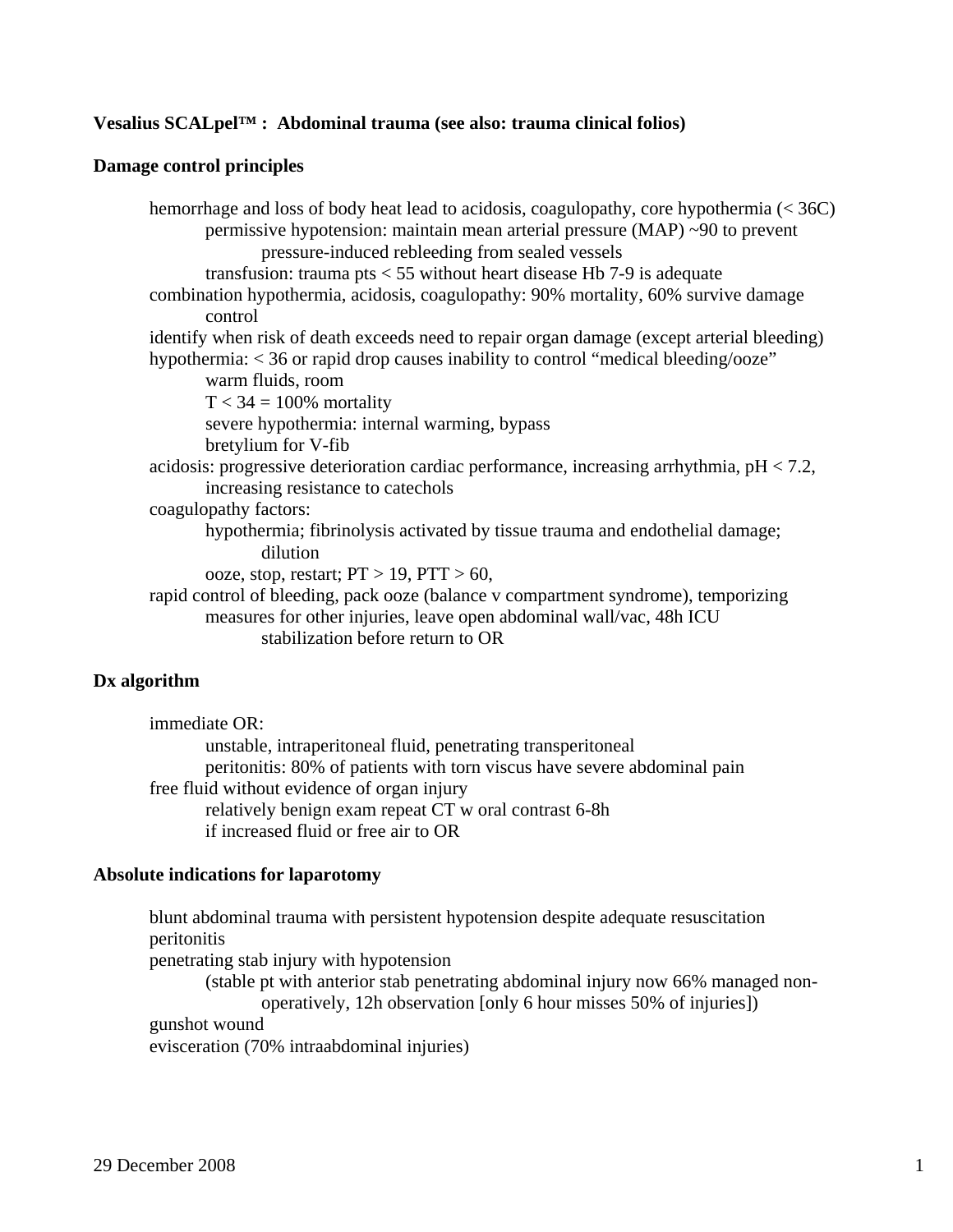### **Physiology of abdominal trauma**

 endothelial cell assumes proinflammatory phenotype, cell surface chemotactic proteins activated, attract WBCs, inflammation, edema separation of endothelial cells increases leak, intra and extracellular edema compounded by blunt abdominal trauma critical capillary closure pressure 25mm Hg, lower = organ damage increased intraabdominal perssure leads to abdominal compartment syndrome (ACS) can be initiated by massive resuscitation in non-abdominal trauma (extremity, burn)  $=$  secondary ACS ischemia/reperfusion (I/R) injury: activates WBCs, free  $O_2$  radical production, damage cell membranes, double hit, exacerbate extra and intracellular edema greatest damage during I/R return of anaerobic metabolic products from lower extremities and abdomen ameliorated by pre-decompression bicarb

### **Abdominal compartment syndrome (ACS)**

| increased abdominal pressure, increases intrathoracic pressure<br>bladder pressure measurement: instill 50cc saline, transduce, > 30mm Hg elevated<br>increased airway pressure (>45cm H <sub>2</sub> O), decrease pO <sub>2</sub> , increase pCO <sub>2</sub> (> 50),<br>decreased compliance<br>false elevation of CVP<br>decreased cardiac output<br>direct cardiac compression<br>decreased abdominal blood return, decreased preload<br>decreased renal blood flow, urine output, leads to acute tubular necrosis (ATN)<br>decr. cardiac output (CO), urine, hi CVP mimics CHF (diuresis exacerbates compartment<br>syndrome)<br>increased intrathoracic pressure increases intracranial pressure<br>in combo with hypotension decreases cerebral perfusion pressure $(< 60$ critical)<br>splanchnic hypoperfusion, gut mucosal acidosis, bowel and liver ischemia<br>ischemic muscle and gut activate systemic immune response (SIRS) -> MOF (lungs first) | slower development (than limb compartment) because of compliance of abdominal wall and |
|------------------------------------------------------------------------------------------------------------------------------------------------------------------------------------------------------------------------------------------------------------------------------------------------------------------------------------------------------------------------------------------------------------------------------------------------------------------------------------------------------------------------------------------------------------------------------------------------------------------------------------------------------------------------------------------------------------------------------------------------------------------------------------------------------------------------------------------------------------------------------------------------------------------------------------------------------------------|----------------------------------------------------------------------------------------|
|                                                                                                                                                                                                                                                                                                                                                                                                                                                                                                                                                                                                                                                                                                                                                                                                                                                                                                                                                                  | diaphragm                                                                              |
|                                                                                                                                                                                                                                                                                                                                                                                                                                                                                                                                                                                                                                                                                                                                                                                                                                                                                                                                                                  |                                                                                        |
|                                                                                                                                                                                                                                                                                                                                                                                                                                                                                                                                                                                                                                                                                                                                                                                                                                                                                                                                                                  |                                                                                        |
|                                                                                                                                                                                                                                                                                                                                                                                                                                                                                                                                                                                                                                                                                                                                                                                                                                                                                                                                                                  |                                                                                        |
|                                                                                                                                                                                                                                                                                                                                                                                                                                                                                                                                                                                                                                                                                                                                                                                                                                                                                                                                                                  |                                                                                        |
|                                                                                                                                                                                                                                                                                                                                                                                                                                                                                                                                                                                                                                                                                                                                                                                                                                                                                                                                                                  |                                                                                        |
|                                                                                                                                                                                                                                                                                                                                                                                                                                                                                                                                                                                                                                                                                                                                                                                                                                                                                                                                                                  |                                                                                        |
|                                                                                                                                                                                                                                                                                                                                                                                                                                                                                                                                                                                                                                                                                                                                                                                                                                                                                                                                                                  |                                                                                        |
|                                                                                                                                                                                                                                                                                                                                                                                                                                                                                                                                                                                                                                                                                                                                                                                                                                                                                                                                                                  |                                                                                        |
|                                                                                                                                                                                                                                                                                                                                                                                                                                                                                                                                                                                                                                                                                                                                                                                                                                                                                                                                                                  |                                                                                        |
|                                                                                                                                                                                                                                                                                                                                                                                                                                                                                                                                                                                                                                                                                                                                                                                                                                                                                                                                                                  |                                                                                        |
|                                                                                                                                                                                                                                                                                                                                                                                                                                                                                                                                                                                                                                                                                                                                                                                                                                                                                                                                                                  |                                                                                        |
|                                                                                                                                                                                                                                                                                                                                                                                                                                                                                                                                                                                                                                                                                                                                                                                                                                                                                                                                                                  |                                                                                        |
|                                                                                                                                                                                                                                                                                                                                                                                                                                                                                                                                                                                                                                                                                                                                                                                                                                                                                                                                                                  |                                                                                        |

### **Spleen**

# blunt

 FAST exam has replace peritoneal lavage, go to CT scan if positive or suspicious for injury CT grading more accurate in pediatric than adult

grade

 $I < 10\%$  of surface,  $< 1$ cm deep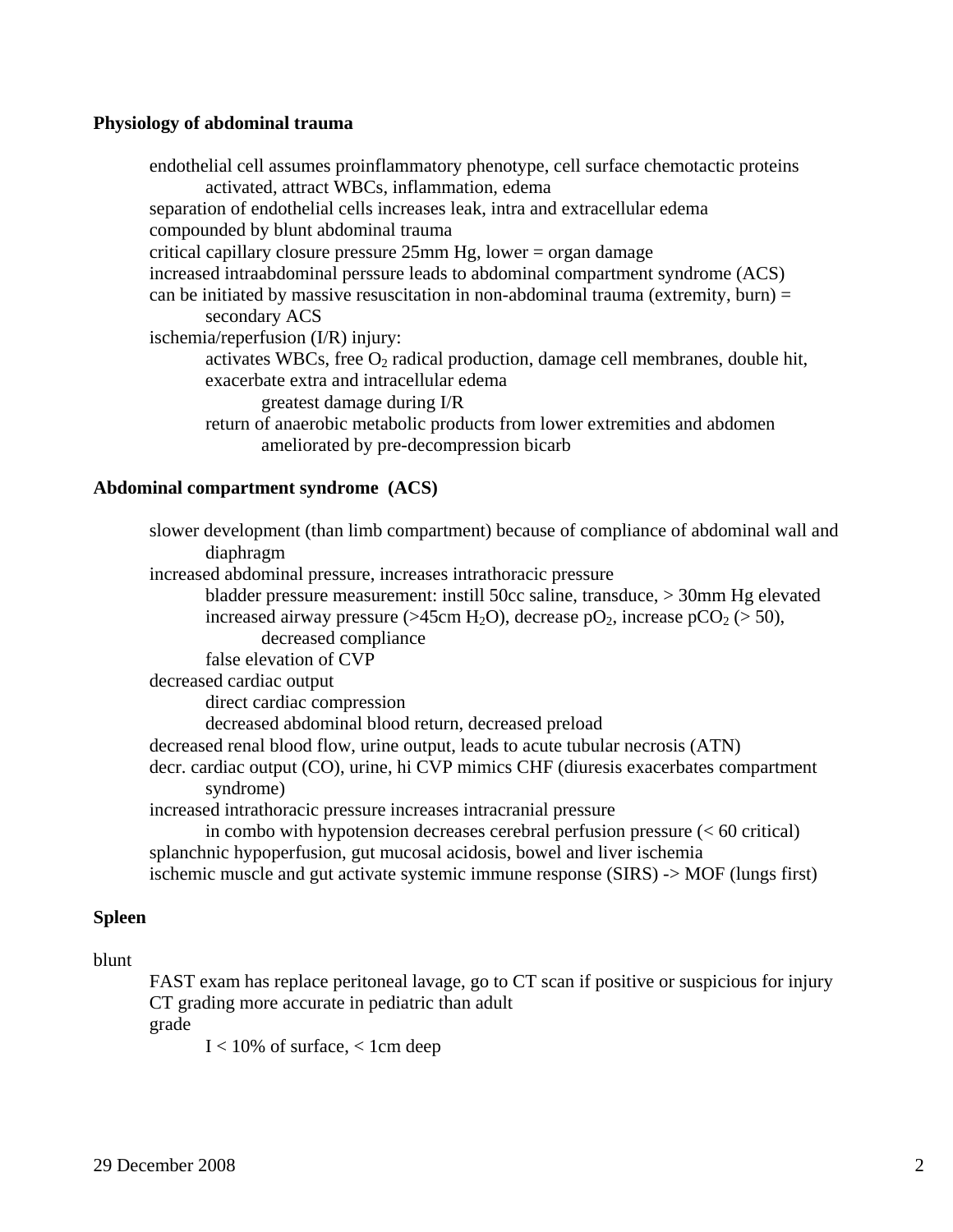II non-expanding subcapsular hematoma 10-50% of surface, non-expanding intraparenchymal hematoma < 2cm, bleeding capsular tear or parenchymal laceration 1-3cm deep without trabecular vessel involvement III expanding subcapsular or intraparenchymal hematoma, bleeding subcapsular hematoma > 50% of surface, intraparenchymal hematoma > 2cm, parenchymal laceration > 3cm deep or trabecular vessel involvement IV ruptured intraparenchymal hematoma with active bleeding, laceration involving segmental or hilar vessels resulting in major (> 25% of volume) devascularization V completely shattered or avulsed, hilar laceration with total devascularization non-op management (grade I-III) stable patient, grade I-III: ability to do serial exams (even on vent.), <2U blood loss related to spleen (v pelvic, femur fx), benign abdoman, no hypotension  $(BP>100)$ , pulse < 100 low failure rate (80% of blunt trauma are candidates; 95% success pediatric, 80% adult) chance of failure increases with grade, III 25% risk failure 60% of failures occur  $< 24h$  40% of failures due to inappropriate selection incidence of missed injuries ~2% most deaths due to delayed treatment of intraabdominal injuries failure: hemodynamic decompensation, new or increased abdominal pain (other visceral injury), dropping Hct other predictors of failure: > 55yo, injury severity score (ISS) > 25, higher grade contrast blush on angio indicates active bleeding, poor prognosis, to OR 24h ICU observation, 3-4d bed rest, minimal activity 1-2w, no contact sports 3 mo no need for CT or US f/u indications for splenectomy: hemodynamic instability, peritoneal signs, ongoing blood loss unstable pts with even minor injury require operation delay in unstable pts 37% mortality splenorrhaphy (those who are candidates with isolated splenic injury don't go to the operating room anymore) blood loss <500cc, minimal associated injuries, no hilar involvement, minimal moderate splenic disruption, normal coag., no associated injuries suture, cautery, surgical, hemostatic glue, partial splenectomy, mesh wrap pseudoaneurysm: embolize only in stable patient penetrating LUQ with intraabdominal bleeding requires surgrery

### **Liver**

 most require damage control, push together, not down into IVC pack above and below hepatic v injury 65% mortality: direct approach, no shunt (higher mortality) degree of injury on CT does not correlate with need for operation v hemodynamic status > 93% of even grade III-IV lacs can be observed if no other abdominal injuries 1/3 of combined liver/spleen injuries can be managed non-operatively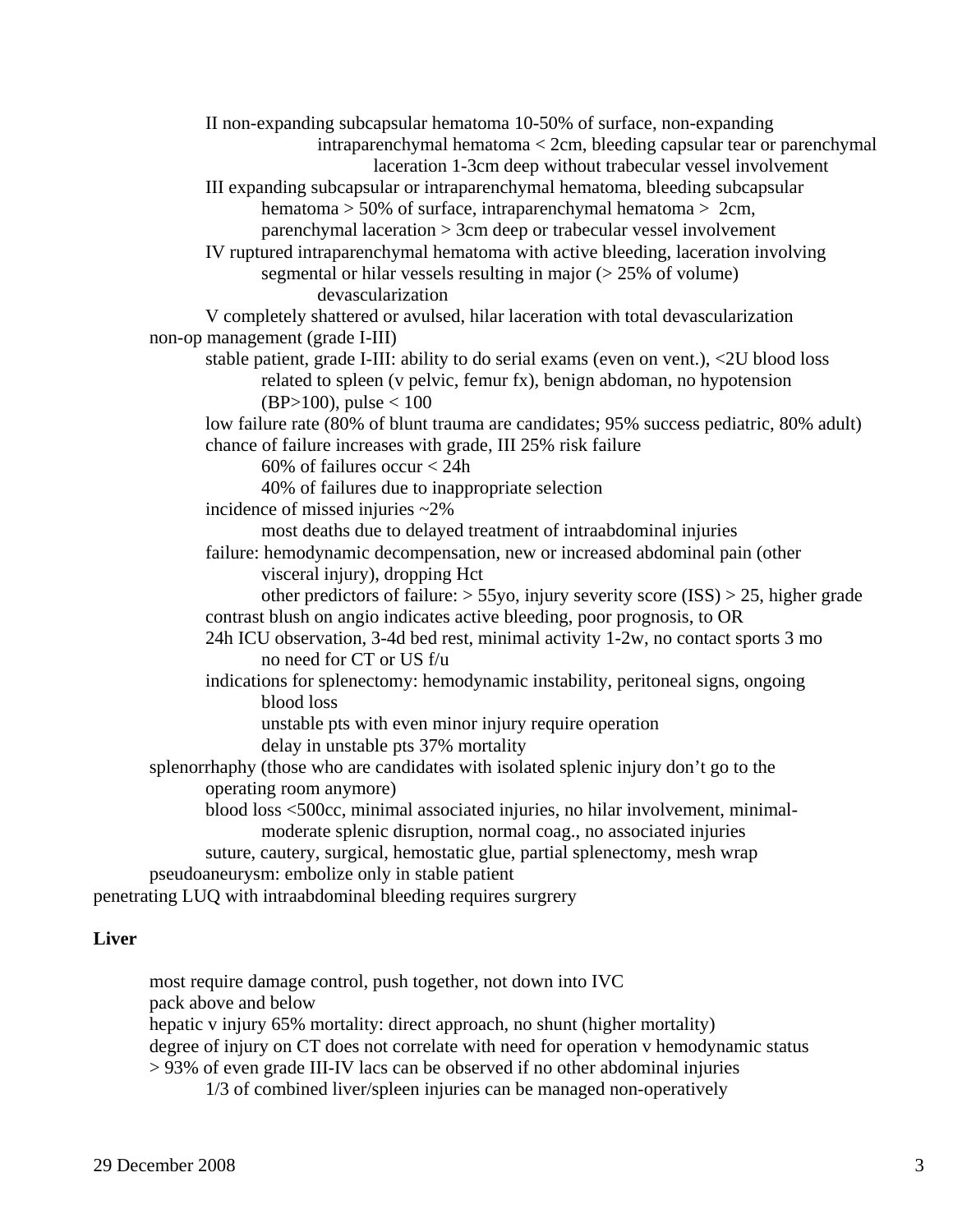arterial blush in stable pt go to angio intervention increases chance of operative success if can't control unstable to OR, lobectomy rarely necessary large liver resection not warranted at  $1<sup>st</sup>$  operation biloma may form weeks to months after injury associated with liver abbreviated injury score  $(L-ALS) > 4$  HIDA, MRCP detect leaks percutaneous drain ERCP/stent speeds closure of leak failure of non-operative mgmt: open debridement, omentoplasty hepaticojejunostomy for extrahepatic bile duct disruption hemobilia iatrogenic 25-50%: biliary drainage, liver bx trauma: blunt (2%) after penetrating late occurrence after trauma vascular contrast in Gb abdominal pain, UGI bleed, jaundice; all 3 in 22% blood loss, occlusive clots in the biliary tree major bleed: melena 90%, hematemesis 60%, biliary colic 70%, jaundice 60% EGD, R/O other sources, 10% diagnostic no ERCP, percutaneous cholecystostomy or lap chole: catastrophic decompression Dx: angio, therapeutic embolization 80-100% success surgery if embolization fails: ligate vessel, excise aneurysm, hepatic a ligation, resection

#### **Pancreas**

 civilian injury frequency distribution: 6% gunshot, 5% blunt, 2% stab isolated pancreas injury rare: blunt: associated with duodenum, liver, spleen penetrating: stomach, vascular, liver, colon, spleen, kidney, duodenum 5 grades in pancreas organ injury scale: based on ductal disruption, location of injury CT 68% accurate, if question do ERCP, stent proximal duct injury if possible dynamic secretin stimulated MRCP may aid detecting ductal injury contusion, laceration: omental plug, drain head: resect in stable, sphincterotomy, operative ERCP, PO duct stent complex head injury requiring Whipple rare, highly lethal most common indication: massive uncontrollable retroperitoneal hemorrhage (portal v, SMA, SMV) body, tail: distal pancreatectomy in stable patient transection to OR: distal pancreatectomy with splenic preservation if stable splenectomy if unstable no pancreaticojejunostomy: time consuming, high leak rate contusion and peripancreatic hemorrhage repeat CT 6-8h non-op controversial, if stable repeat CT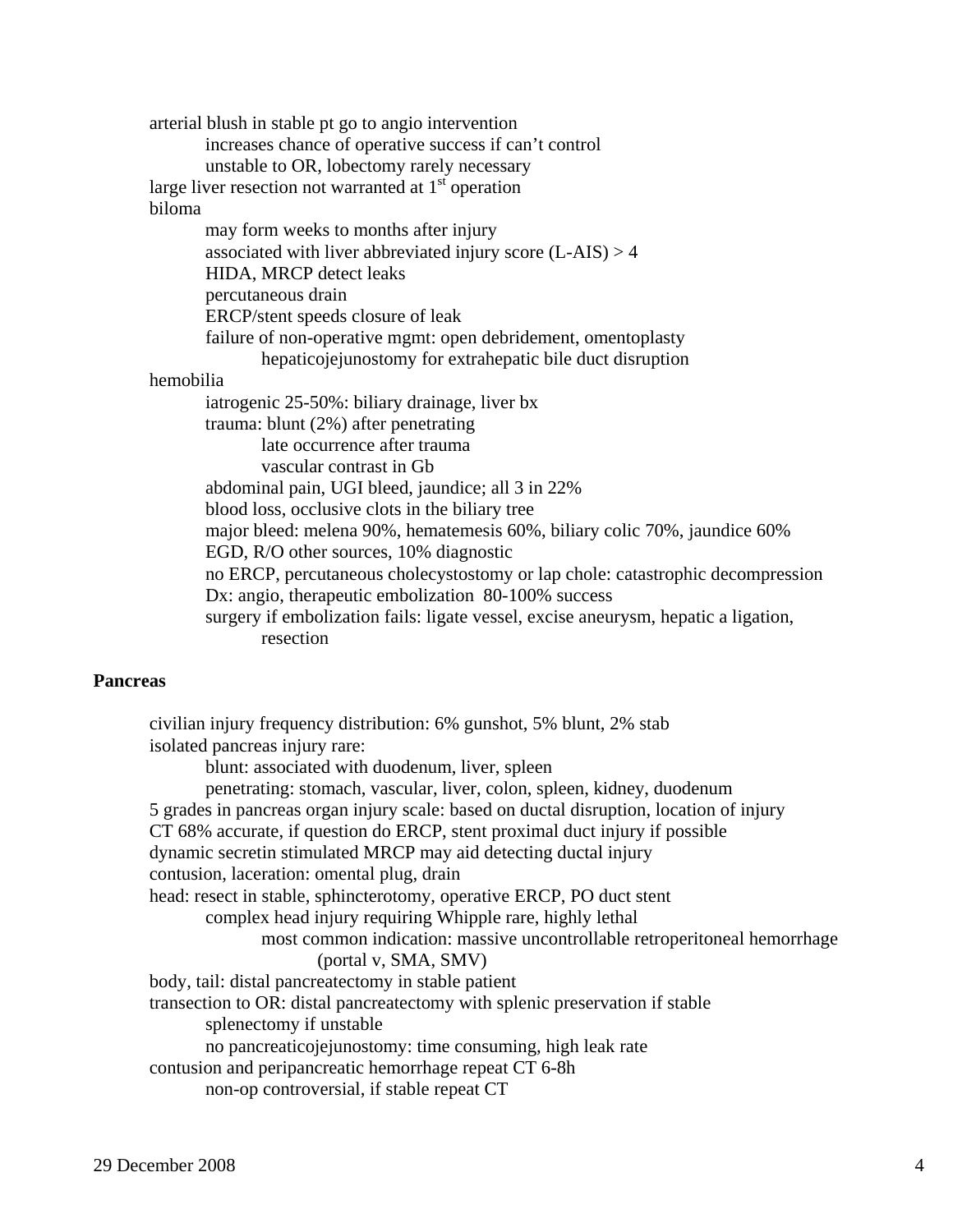# if increased fluid or increased inflammation to OR

# **GU**

# kidney

| <5% incidence renal injury in blunt trauma, requires hi energy, often other associated<br>injuries                                                                                                                                               |
|--------------------------------------------------------------------------------------------------------------------------------------------------------------------------------------------------------------------------------------------------|
| manditory imaging: shock with hematuria, do contrast CT or IVP pre-op or in OR<br>non-operative management: grade I-III lacs, hemodynamically stable, 90% success<br>late consequence: Page kidney = capsule scarring, incr. renin, hypertension |
| operative management: grade IV, V; pulsating hematoma, penetrating                                                                                                                                                                               |
| control pedicle first, nephron-sparing surgery<br>non-perfused kidney can only revascularize within 2h                                                                                                                                           |
| later than 2h leave kidney in situ, observe for hypertension                                                                                                                                                                                     |
| back table repair if sole kidney and would need transplant after nephrectomy                                                                                                                                                                     |
| persistent bleeding, pseudoaneurysm embolize                                                                                                                                                                                                     |
| ureteral injury                                                                                                                                                                                                                                  |
| rare, most iatrogenic (ligated, disrupted), distal 1/3                                                                                                                                                                                           |
| transection, patrial, cautery, devascularize, kink by suture, crush                                                                                                                                                                              |
| points of injury: broad lig during hysterectomy (3/4 of injuries), sigmoid                                                                                                                                                                       |
| resection ( $2nd$ most common), IMA ligation, lateral pedicles of rectum,<br>reperitonealization                                                                                                                                                 |
| risk factors: large tumor, prior pelvic surgery, radiation, infection (diverticulitis),                                                                                                                                                          |
| endometriosis                                                                                                                                                                                                                                    |
| stent doesn't prevent, but helps identify (late Dx increased morbidity)                                                                                                                                                                          |
| partial injury: closure with absorbable over stent                                                                                                                                                                                               |
| cautery injury: debride to bleeding, spatulate, repair over stent (leave 6 weeks), drain<br>late discovery: tube nephrostomy to temporize                                                                                                        |
| psoas hitch, Boari flap, ileal conduit (proximal injury), transureteroureterostomy,                                                                                                                                                              |
| renal mobilization, autotransplant                                                                                                                                                                                                               |
| bladder injury                                                                                                                                                                                                                                   |
| 80% of bladder injuries due to pelvic fracture, bone spicule                                                                                                                                                                                     |
| 10% of pelvic fractures have bladder injury                                                                                                                                                                                                      |
| 70% extraperitoneal                                                                                                                                                                                                                              |
| blunt, seat belt injuries more likely intrapertoneal rupture                                                                                                                                                                                     |
| contrast urethrogram (at least 300cc)                                                                                                                                                                                                            |
| Rx:<br>intraabdominal: open repair                                                                                                                                                                                                               |
| double layer absorbable, suprapubic catheter                                                                                                                                                                                                     |
| extraabdominal: Foley (2-3wks)                                                                                                                                                                                                                   |
| urethra/prostate                                                                                                                                                                                                                                 |
| associated with pelvic fx                                                                                                                                                                                                                        |
| urethral injury usually below urogenital diaphragm                                                                                                                                                                                               |
| inability to void, blood at the meatus                                                                                                                                                                                                           |
| high riding boggy prostate                                                                                                                                                                                                                       |
| retrograde urethrogram (pericath)                                                                                                                                                                                                                |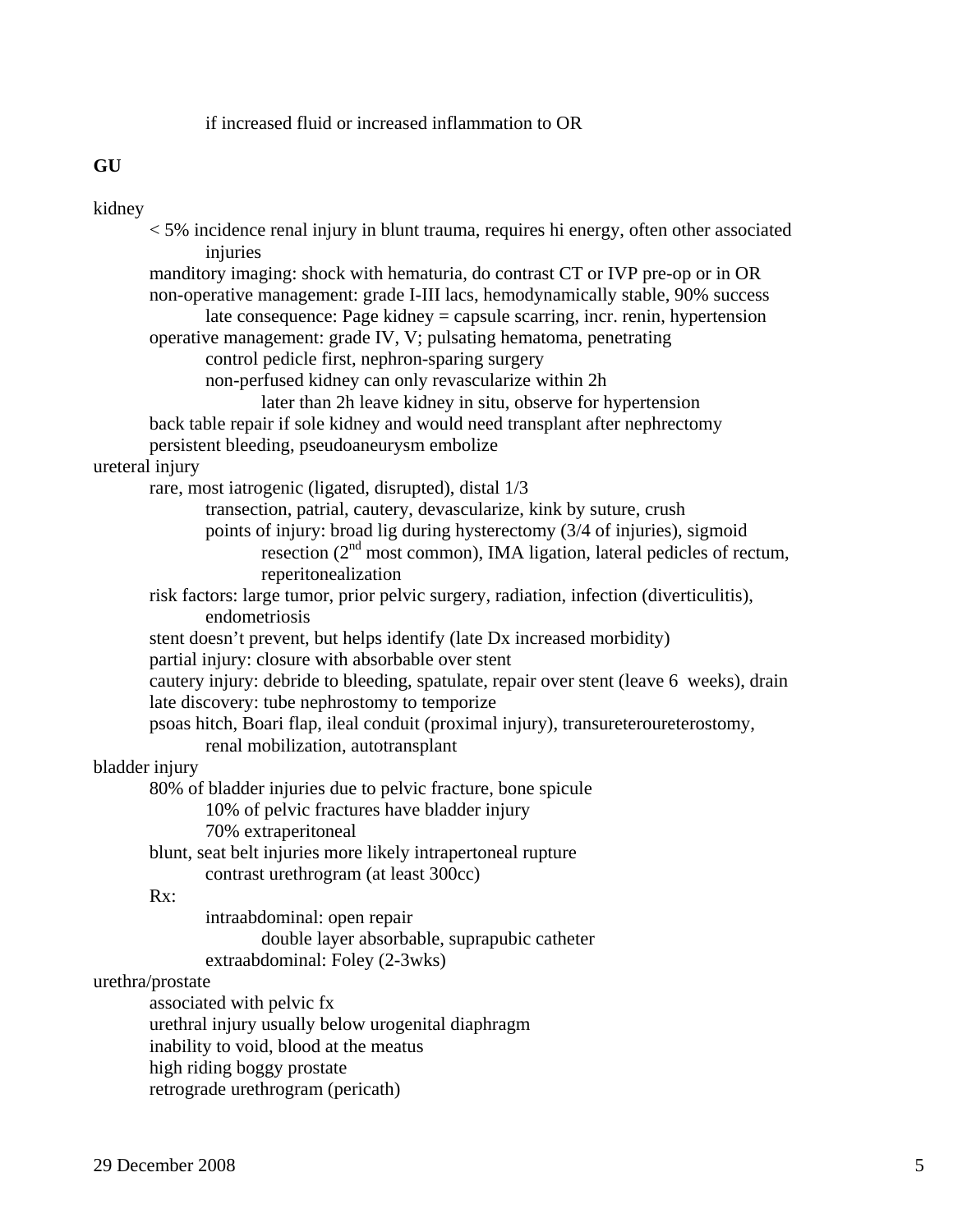place suprapubic catheter if in doubt movement toward primary realignment cystoscope through bladder complications: stricture, impotence penile fracture/testis rupture: repair tunica albuginea

### **Colon**

 predictors of complications severe fecal contamination  $>$  4U transfusion 1<sup>st</sup> 24h shock on admission > 6h delay treatment severe associated injuries diversion v anastomisis has no influence on complications non-destructive injuries (<50% circumference, no devascularization): debride, primary anastomosis destructive: resection, primary anastomosis

### **Seat belt injury**

 hi risk small bowel injury explore: free fluid, thickened bowel, pneumoperitoneum if laparotomy indicated clinically, no role for DPL, US 15% of patients with small bowel injury have no signs associated pancreatic and duodenal injury seat belts much more effective (45%) decreasing mortality than airbags (15%) most effective in front end, rear and rollover accidents (airbags lo risk of ocular trauma 0.4%)

#### **Retroperitoneal hematoma** (regions I-III)

I central abdomen

 penetrating: explore for vascular, duodenal, pancreatic injury blunt: explore all with shock

CT grade

 mild: no exploration moderate to severe: depends on associated injuries

### II lateral

blunt: hematoma usually from renal injury

exploration rarely necessary unless rapidly expanding

urine extravasation does not require exploration

stent and percutaneous drainage 80% resolution

penetrating: can observe if imaging is adequate, if not explore

greater chance of renal loss with exploration

III pelvic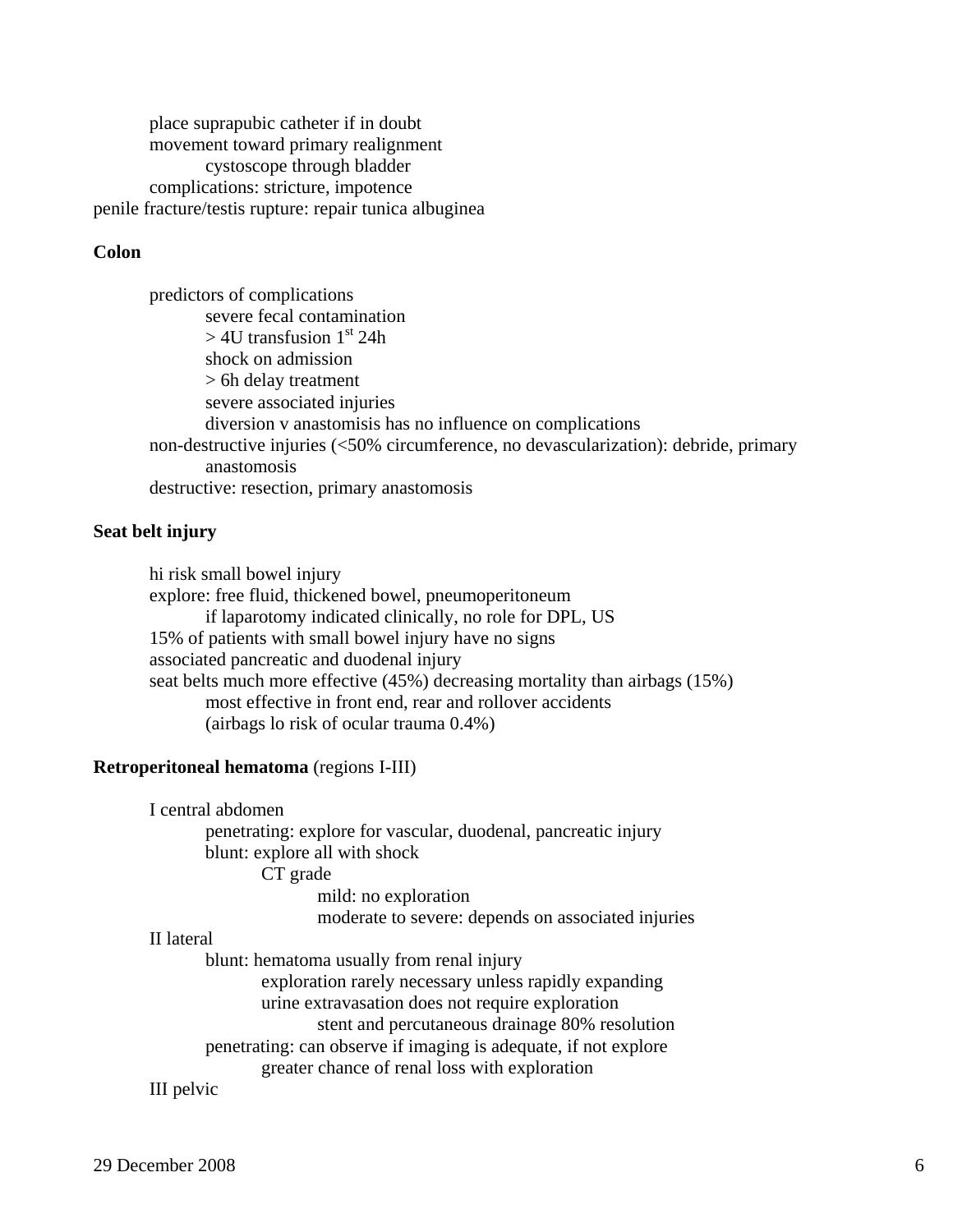penetrating: explore to R/O major vascular injury blunt: usually from pelvic fracture exploration releases tamponade, increases blood loss expanding hematoma at ex lap explore v pelvic pack and embolization

### **Vascular**

arterial

 celiac: ligate if there is backfill SMA: shunt renal: nephrectomy in most, especially unstable iliac: shunt if feasible; if ligate do fasciotomies

venous

 iliac, infrarenal IVC, SMV, portal ligation tolerated in most cases, bowel swelling pelvic packing only method of control retrohepatic IVC pack skin: close to put pressure on packs interventional Rx previously only stable pts could be taken to angio suite now interventional Rx in the OR allow damage control or definitive endovascular repair of many vascular injuries

### **Pregnancy and trauma**

principle: treating the mother is the best treatment for the fetus physio changes 50% increase in blood volume, 30% increase RBC mass = hemodilution, normal Hct 34 2L/30-40% of volume before tachycardia or drop in BP, rapid deterioration > 2,500cc CO increases 50%  $1<sup>st</sup>$  trimester, uterine blood flo 20% of CO, dependent on MAP 20 weeks aortocaval compression decreases CO 30% supine decreased BP due to progesterone induced decreased systemic vasc. resistance (SVR) CVP drops from 9 to ~4 as uterus enlarges, HR increases ~15BPM 15-20% increased  $O_2$  consumption 20% decrease FRC, rapid desaturation with decreased respiration increased minute ventilation, decreased  $PaCO<sub>2</sub>$  25-30, (normal level of 40 in pregnant trauma patient is concerning) compensatory renal excretion bicarb, slight metabolic acidosis is normal increased PaO<sub>2</sub>  $\sim$ 105 maintain maternal  $O_2$  sat > 95 to maintain Pa $O_2$  > 70 fetal compromise < 60 decreased gastric tone and motility and decreased LES tone, risk aspiration lower ext pooling increases blood loss leg injury & increases risk thrombosis pelvic pooling increases risk retroperitoneal bleeding, hematoma leukocytosis 15-25K normal